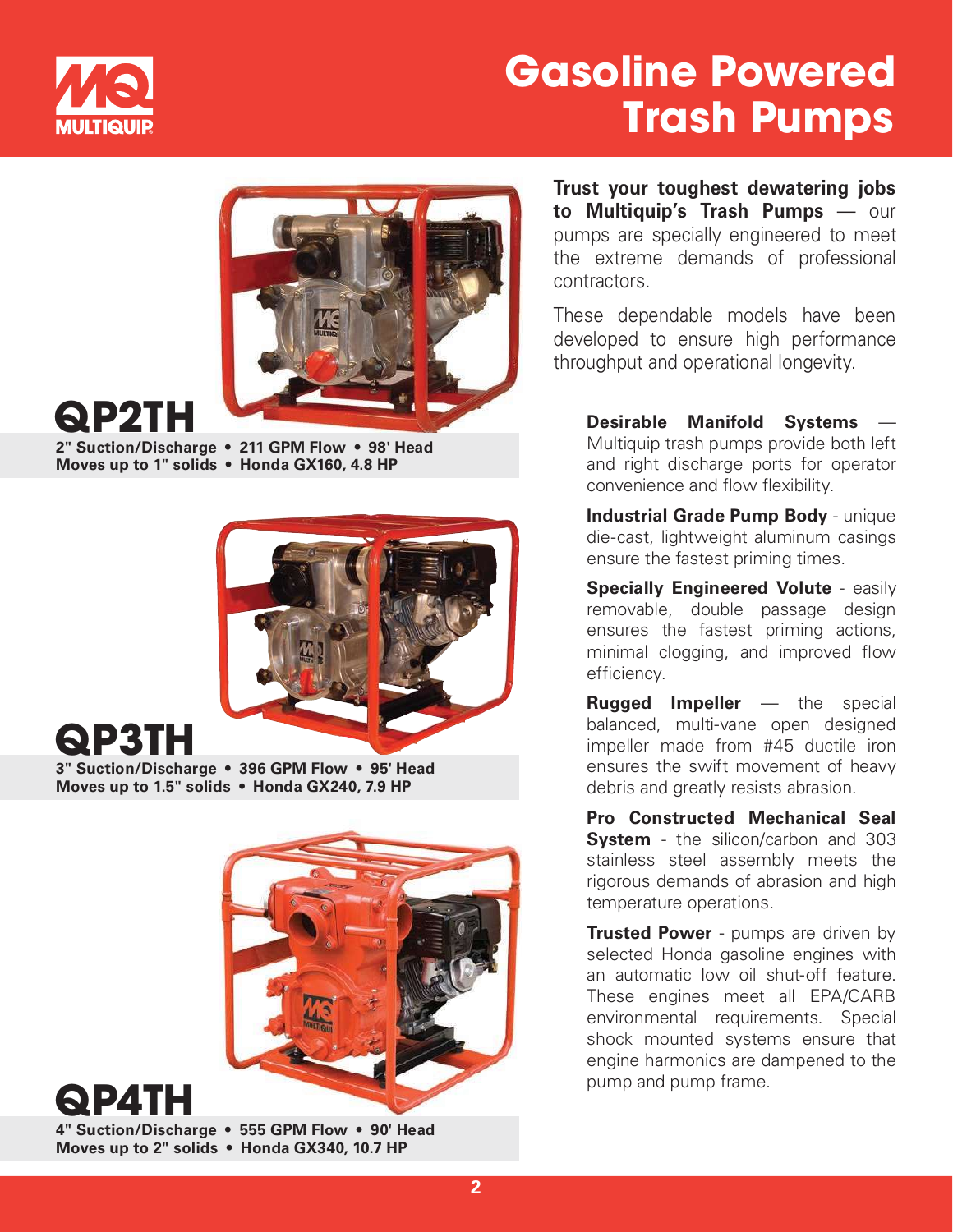

### Trash Pump Performance Curves





QP2TH QP2TK





Note - The curve data represents the designed performance of the pump models, but does not take into account the many natural physical forces that act upon the pump in supporting the job. Contact Multiquip for detailed guidance and pump calculations for your specific application.